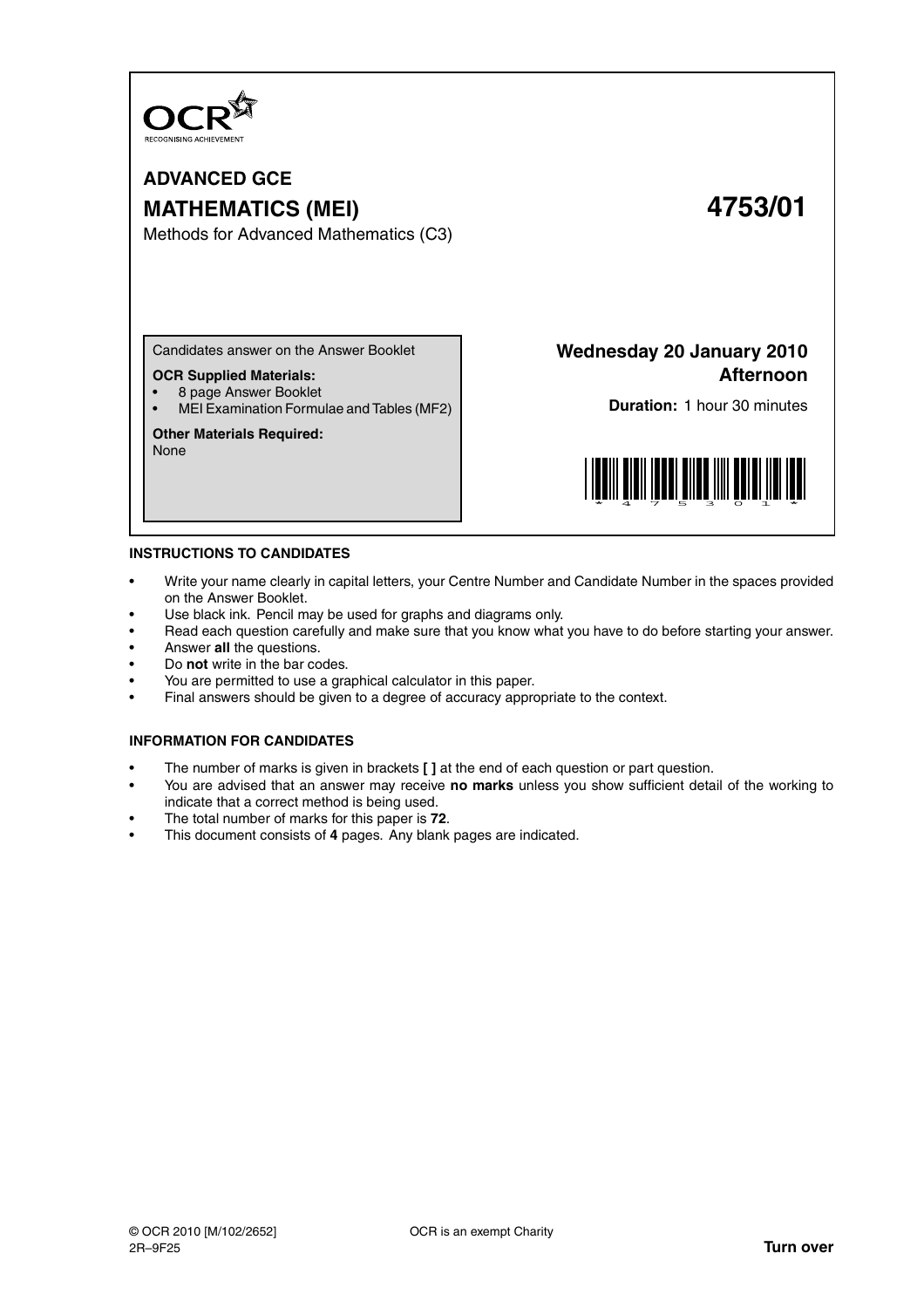# **Section A** (36 marks)

**2**

1 Solve the equation 
$$
e^{2x} - 5e^x = 0
$$
. [4]

**2** The temperature *T* in degrees Celsius of water in a glass *t* minutes after boiling is modelled by the equation  $T = 20 + be^{-kt}$ , where *b* and *k* are constants. Initially the temperature is 100 °C, and after 5 minutes the temperature is  $60^{\circ}$ C.

(i) Find 
$$
b
$$
 and  $k$ .
$$
\tag{4}
$$

**(ii)** Find at what time the temperature reaches 50 °C. **[2]** 

3 (i) Given that 
$$
y = \sqrt[3]{1 + 3x^2}
$$
, use the chain rule to find  $\frac{dy}{dx}$  in terms of x. [3]

- (ii) Given that  $y^3 = 1 + 3x^2$ , use implicit differentiation to find  $\frac{dy}{dx}$  in terms of *x* and *y*. Show that this result is equivalent to the result in part **(i)**. **[4]**
- **4** Evaluate the following integrals, giving your answers in exact form.

(i) 
$$
\int_0^1 \frac{2x}{x^2 + 1} dx.
$$
 [3]

(ii) 
$$
\int_0^1 \frac{2x}{x+1} dx.
$$
 [5]

**5** The curves in parts (i) and (ii) have equations of the form  $y = a + b \sin cx$ , where *a*, *b* and *c* are constants. For each curve, find the values of *a*, *b* and *c*.



**[2]**

© OCR 2010 4753/01 Jan10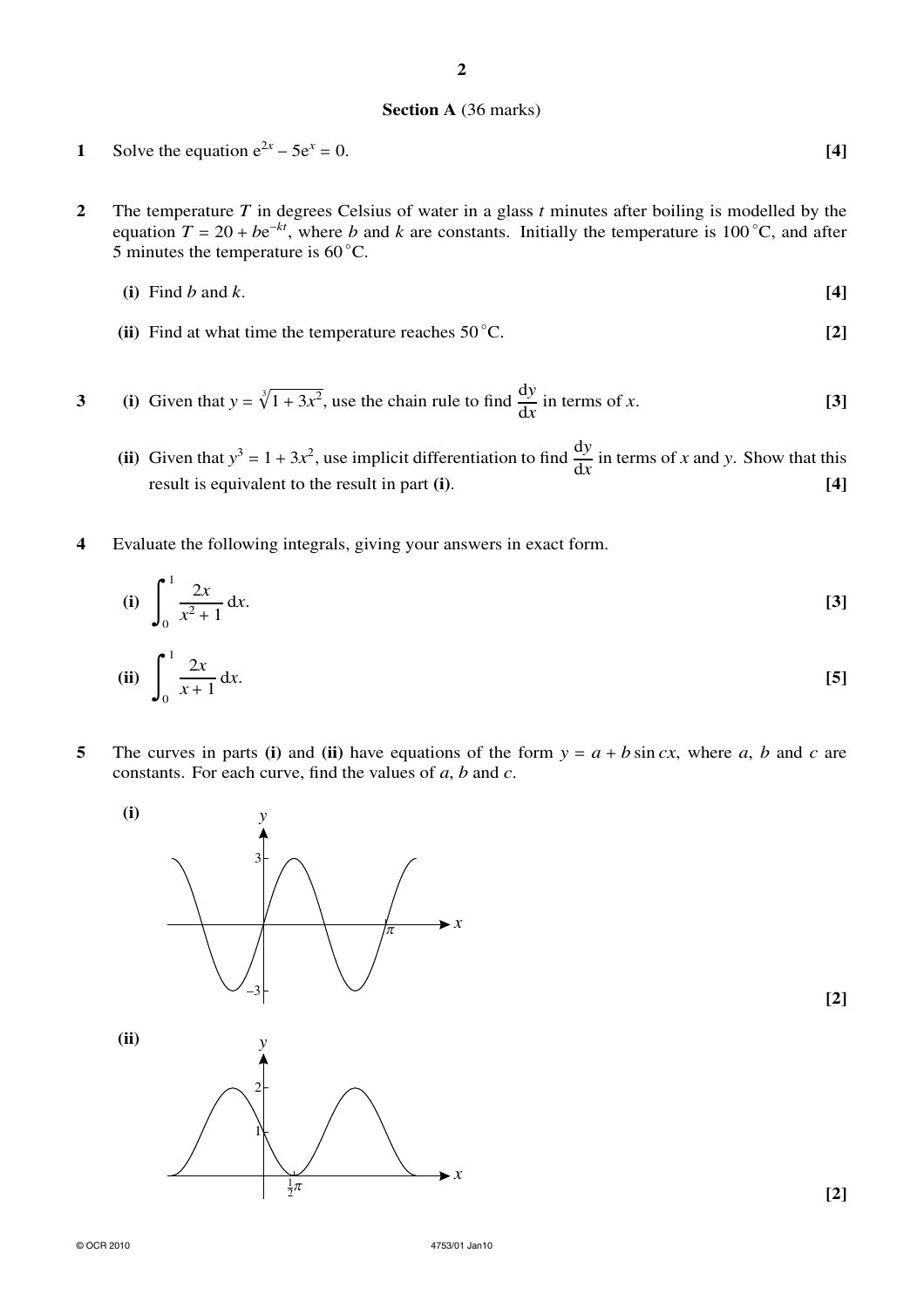- **6** Write down the conditions for  $f(x)$  to be an odd function and for  $g(x)$  to be an even function.
	- Hence prove that, if  $f(x)$  is odd and  $g(x)$  is even, then the composite function  $gf(x)$  is even. [4]
- **7** Given that  $\arcsin x = \arccos y$ , prove that  $x^2 + y^2 = 1$ . [Hint: let  $\arcsin x = \theta$ .] [3]

### **Section B** (36 marks)

**8** Fig. 8 shows part of the curve  $y = x \cos 3x$ .

The curve crosses the *x*-axis at O, P and Q.



**Fig. 8**

- **(i)** Find the exact coordinates of P and Q. **[4]**
- **(ii)** Find the exact gradient of the curve at the point P.

Show also that the turning points of the curve occur when *x* tan  $3x = \frac{1}{3}$ . **[7]**

**(iii)** Find the area of the region enclosed by the curve and the *x*-axis between O and P, giving your answer in exact form. **[6]**

## **[Question 9 is printed overleaf.]**